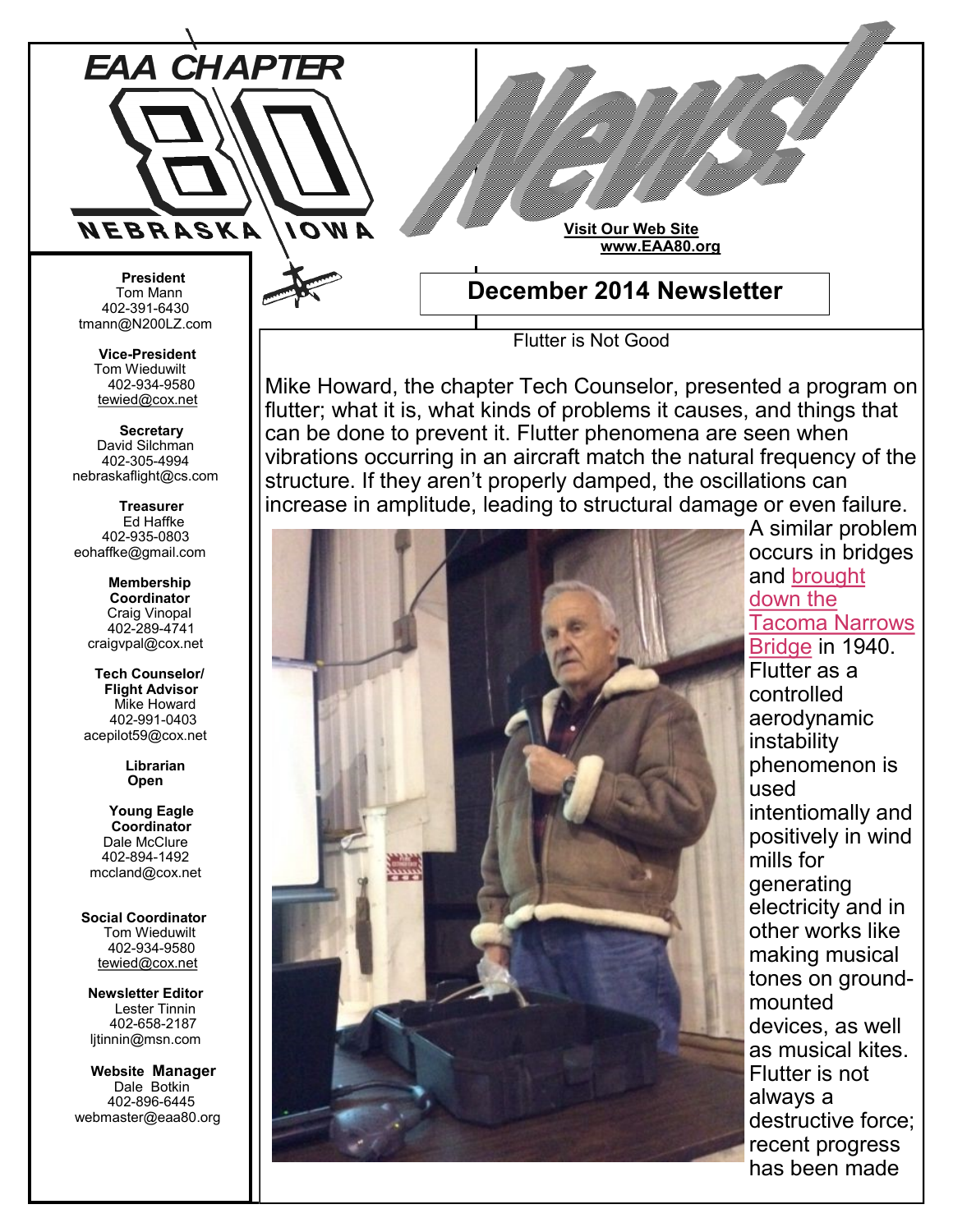| in windmills for underserved communities in                                                                                                                                                                                                  | Mann. There were 6 guests present.                                                                                                                                             |
|----------------------------------------------------------------------------------------------------------------------------------------------------------------------------------------------------------------------------------------------|--------------------------------------------------------------------------------------------------------------------------------------------------------------------------------|
| developing countries, designed specifically<br>to take advantage of this effect. The<br>oscillating motion allows variable stroke                                                                                                            | <b>Treasurer: \$9992.+ available funds.</b>                                                                                                                                    |
| waterpumping to match the variable power.<br>Following several fatal accidents involving                                                                                                                                                     | Membership: No Report.                                                                                                                                                         |
| in-flight structural breakups of the Zodiac, a<br>homebuilt aircraft, the Safety Board issued<br>several recommendations to the<br>FAA. These recommendations addressed:                                                                     | Young Eagles: November 15th rally flew<br>76 kids. Excellent pilot and support staff<br>turnout.                                                                               |
| mitigating the potential for aerodynamic<br>flutter, correcting airspeed correlations, and<br>evaluating the sensitivity of flight controls<br>in the wind. Mass balancing experimental<br>aircraft control surfaces is critical part of the | Tech Counselor/Fly Out: Eight planes and<br>nine members flew 210 miles to Stearman<br>Field in Witchita, KS for lunch. Good flight,<br>good food.                             |
| flight test process. Listed below are few of<br>the more recent accidents attributed to<br>flutter:                                                                                                                                          | <b>Social Coordinator: XMAS Party at the</b><br>Arbor Lodge on December 12, 2014.<br>Tools: All tools accounted for. Brake and<br>shear are in Jerry Ronk's hanger.            |
| 11/2001, American Airlines. Airbus 300,                                                                                                                                                                                                      |                                                                                                                                                                                |
| pilot error, overuse of rudder leading to loss<br>of vertical stabilizer.                                                                                                                                                                    | <b>Builders Reports:</b>                                                                                                                                                       |
| 04/2002, Elgin Air Force Base, F15, Gulf of<br>Mexico, leading edge failed during test                                                                                                                                                       | Chris Halfman. RV-7A, Solo with 52 hours<br>$\bullet$<br>on aircraft.                                                                                                          |
| dive.                                                                                                                                                                                                                                        | Doug Humble, CX4 with 1835<br>$\bullet$                                                                                                                                        |
| 5/2002, China Airlines, Boeing 747, Taiwan                                                                                                                                                                                                   | Volkswagen, working on tail section,<br>moving forward.                                                                                                                        |
| Strait. Tail section broke off. Aircraft<br>disintegrated.                                                                                                                                                                                   | Tom Mann, Velocity still being worked.<br>$\bullet$                                                                                                                            |
| 2/2003, Space Shuttle Colunbia, Texas,<br>damaged heat tiles during launch, breakup<br>during reentry.                                                                                                                                       | <b>Old Business:</b> A gift check was given to<br>Jack, previous owner of the FBO, for his<br>many years of supporting Chapter 80. Jack<br>retired effective December 1, 2014. |
| 5/2008, General aviation crash, Spain,<br>Pilatus PC6, 2 wing failure.                                                                                                                                                                       | <b>New Business:</b> A motion was made,<br>seconded, and passed to get a post office                                                                                           |
|                                                                                                                                                                                                                                              | box so the club can have a real address. Ed                                                                                                                                    |
| NO MEETING IN DECEMBER. CHAPTER<br><b>XMAS PARTY WILL BE HELD ON</b>                                                                                                                                                                         | the treasurer will follow up.                                                                                                                                                  |
| DECEMBER 12TH, \$25 PER PERSON, 6 -                                                                                                                                                                                                          | <b>Elections:</b> New officers starting January                                                                                                                                |
| 10PM, ARBOR HALL, 14040 ARBOR<br><b>STREET</b>                                                                                                                                                                                               | 2015:                                                                                                                                                                          |
|                                                                                                                                                                                                                                              | President: Jerry Ronk<br>Vice President: Chris Halfman                                                                                                                         |
|                                                                                                                                                                                                                                              | Treasurer: Ed Haffke                                                                                                                                                           |
| <b>Minutes of the November 10 Meeting</b>                                                                                                                                                                                                    | Secretary: Don Myers<br>$\bullet$                                                                                                                                              |
|                                                                                                                                                                                                                                              | Membership: Tim Hewitt                                                                                                                                                         |
| Meeting opened at 7PM by President Tom                                                                                                                                                                                                       | Young Eagles: Dale McClure/Lester Tinnin                                                                                                                                       |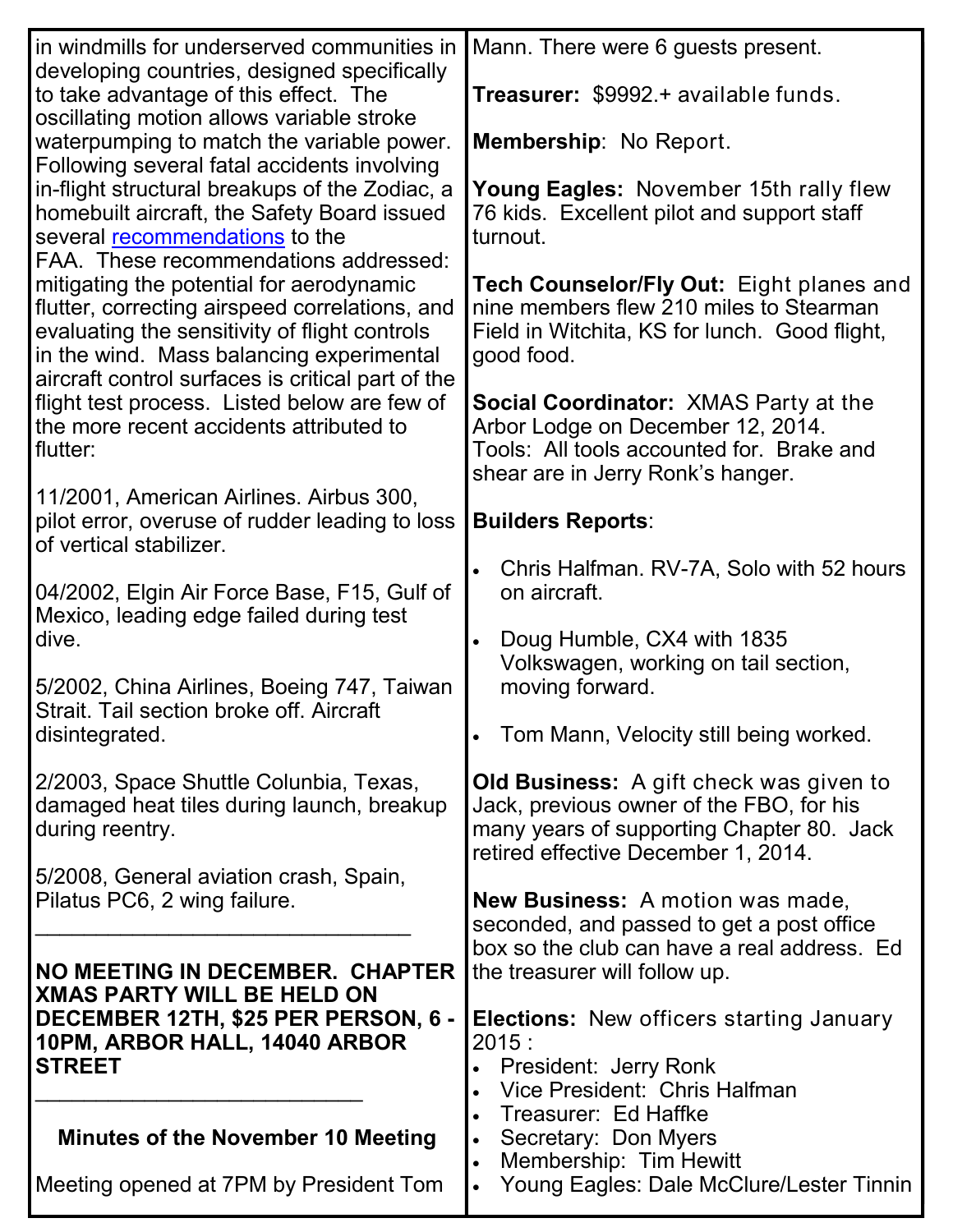| Webmaster: Dale Botkin                                                                                                                                                                                                                                                           | Oshkosh, WI, \$349/\$389                                                                                                                                                                                                                                                |
|----------------------------------------------------------------------------------------------------------------------------------------------------------------------------------------------------------------------------------------------------------------------------------|-------------------------------------------------------------------------------------------------------------------------------------------------------------------------------------------------------------------------------------------------------------------------|
| Kevin Faris volunteered to bring in the<br>refreshments for the chapter meetings<br>during the upcoming year.<br>The chapter would like to thank all of the<br>outgoing officers for the jobs they have done<br>and at the same time thank and welcome the<br>incoming officers. | Jan 24/25, Fabric Covering, Oshkosh, WI,<br>\$349/\$389<br>Jan 24/25, Sheet Metal Basics, Oshkosh,<br>WI, \$349/\$389<br>Jan 24/25, Electrical Systems & Avionics,<br>Oshkosh, WI, \$349/\$389                                                                          |
| Website: www.eaa80.org                                                                                                                                                                                                                                                           | <b>Department of Aeronautics</b>                                                                                                                                                                                                                                        |
| For the Secretary: Lester Tinnin                                                                                                                                                                                                                                                 | York Airport (JYR), EAA Chapter 1055 Fly<br>-In breakfast (free will donation) on the 1st<br>Saturday of every month, 8:00 AM to 10:00<br>AM.<br>Crete Airport (CEK), EAA Chapter 569, Fly<br>-In breakfast, on the 3rd Saturday of every<br>month, 8:00am to 10:00 am. |
| President Tom Mann presenting Jack with<br>letter and gift from Chapter 80 members<br>thanking him for his support of the chapter<br>for many years                                                                                                                              |                                                                                                                                                                                                                                                                         |
| <b>SportAir Workshops</b>                                                                                                                                                                                                                                                        |                                                                                                                                                                                                                                                                         |
| Dec 13/14 Vans RV Assembly Riverside,<br>CA, \$349/\$389                                                                                                                                                                                                                         |                                                                                                                                                                                                                                                                         |
| Jan 10/11, TIG Welding, Griffin, GA, \$349/<br>\$389                                                                                                                                                                                                                             |                                                                                                                                                                                                                                                                         |
| Jan 24/25, Composite Construction,                                                                                                                                                                                                                                               |                                                                                                                                                                                                                                                                         |